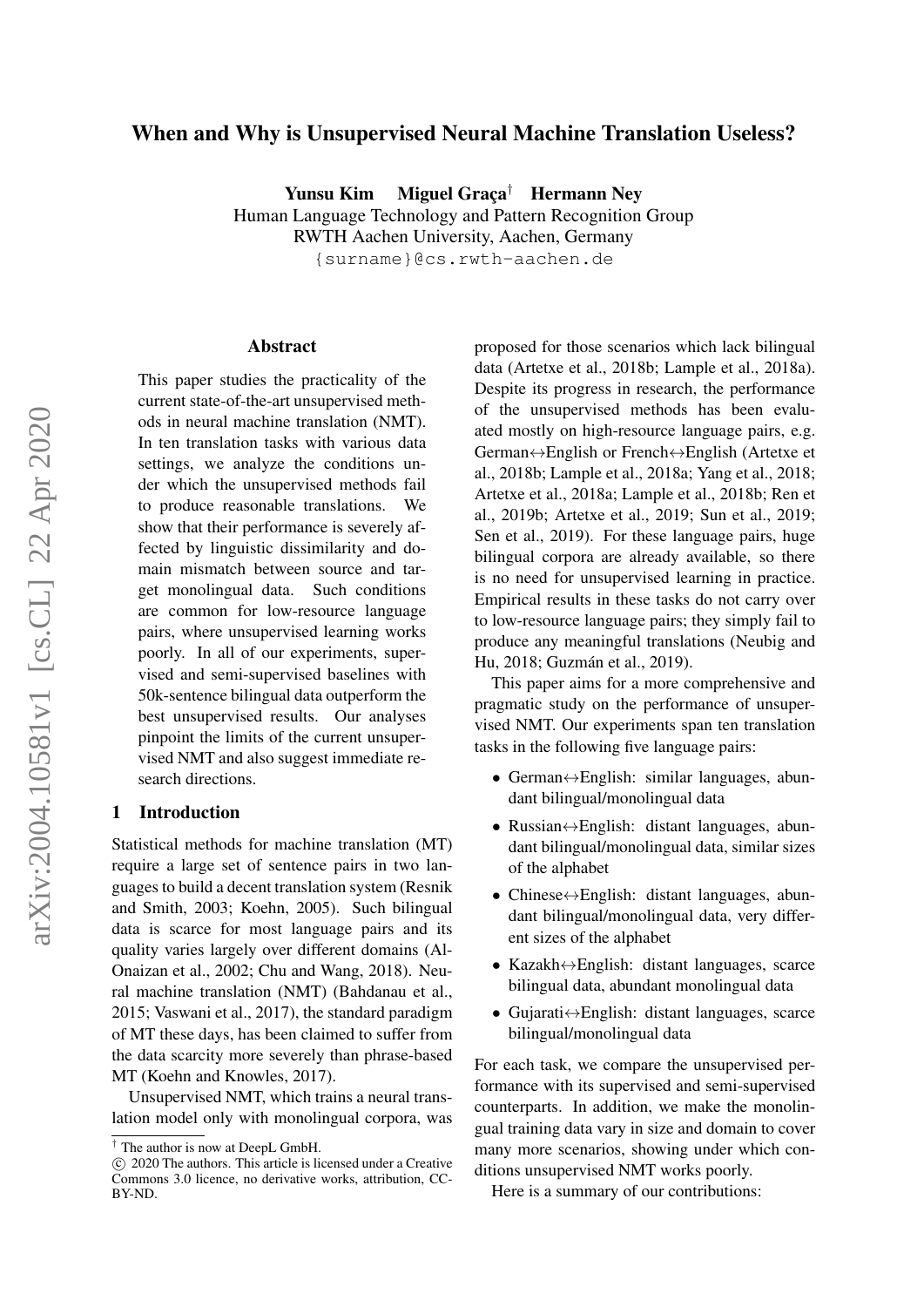- We thoroughly evaluate the performance of state-of-the-art unsupervised NMT in numerous real and artificial translation tasks.
- We provide guidelines on whether to employ unsupervised NMT in practice, by showing how much bilingual data is sufficient to outperform the unsupervised results.
- We clarify which factors make unsupervised NMT weak and which points must be improved, by analyzing the results both quantitatively and qualitatively.

# 2 Related Work

The idea of unsupervised MT dates back to wordbased decipherment methods (Knight et al., 2006; Ravi and Knight, 2011). They learn only lexicon models at first, but add alignment models (Dou et al., 2014; Nuhn, 2019) or heuristic features (Naim et al., 2018) later. Finally, Artetxe et al. (2018a) and Lample et al. (2018b) train a fully-fledged phrase-based MT system in an unsupervised way.

With neural networks, unsupervised learning of a sequence-to-sequence NMT model has been proposed by Lample et al. (2018a) and Artetxe et al. (2018b). Though having slight variations (Yang et al., 2018; Sun et al., 2019; Sen et al., 2019), unsupervised NMT approaches commonly 1) learn a shared model for both source→target and target→source 2) using iterative back-translation, along with 3) a denoising autoencoder objective. They are initialized with either cross-lingual word embeddings or a cross-lingual language model (LM). To further improve the performance at the cost of efficiency, Lample et al. (2018b), Ren et al. (2019b) and Artetxe et al. (2019) combine unsupervised NMT with unsupervised phrase-based MT. On the other hand, one can also avoid the long iterative training by applying a separate denoiser directly to the word-by-word translations from cross-lingual word embeddings (Kim et al., 2018; Pourdamghani et al., 2019).

Unsupervised NMT approaches have been so far evaluated mostly on high-resource language pairs, e.g. French→English, for academic purposes. In terms of practicality, they tend to underperform in low-resource language pairs, e.g. Azerbaijani→English (Neubig and Hu, 2018) or Nepali→English (Guzmán et al., 2019). To the best of our knowledge, this work is the first to systematically evaluate and analyze unsupervised learning for NMT in various data settings.

# 3 Unsupervised NMT

This section reviews the core concepts of the recent unsupervised NMT framework and describes to which points they are potentially vulnerable.

#### 3.1 Bidirectional Modeling

Most of the unsupervised NMT methods share the model parameters between source→target and target→source directions. They also often share a joint subword vocabulary across the two languages (Sennrich et al., 2016b).

Sharing a model among different translation tasks has been shown to be effective in multilingual NMT (Firat et al., 2016; Johnson et al., 2017; Aharoni et al., 2019), especially in improving performance on low-resource language pairs. This is due to the commonality of natural languages; learning to represent a language is helpful to represent other languages, e.g. by transferring knowledge of general sentence structures. It also provides good regularization for the model.

Unsupervised learning is an extreme scenario of MT, where bilingual information is very weak. To supplement the weak and noisy training signal, knowledge transfer and regularization are crucial, which can be achieved by the bidirectional sharing. It is based on the fact that a translation problem is dual in nature; source→target and target→source tasks are conceptually related to each other.

Previous works on unsupervised NMT vary in the degree of sharing: the whole encoder (Artetxe et al., 2018b; Sen et al., 2019), the middle layers (Yang et al., 2018; Sun et al., 2019), or the whole model (Lample et al., 2018a; Lample et al., 2018b; Ren et al., 2019a; Conneau and Lample, 2019).

Note that the network sharing is less effective among linguistically distinct languages in NMT (Kocmi and Bojar, 2018; Kim et al., 2019a). It still works as a regularizer, but transferring knowledge is harder if the morphology or word order is quite different. We show how well unsupervised NMT performs on such language pairs in Section 4.1.

#### 3.2 Iterative Back-Translation

Unsupervised learning for MT assumes no bilingual data for training. A traditional remedy for the data scarcity is generating synthetic bilingual data from monolingual text (Koehn, 2005; Schwenk, 2008; Sennrich et al., 2016a). To train a bidirectional model of Section 3.1, we need bilingual data of both translation directions. Therefore, most un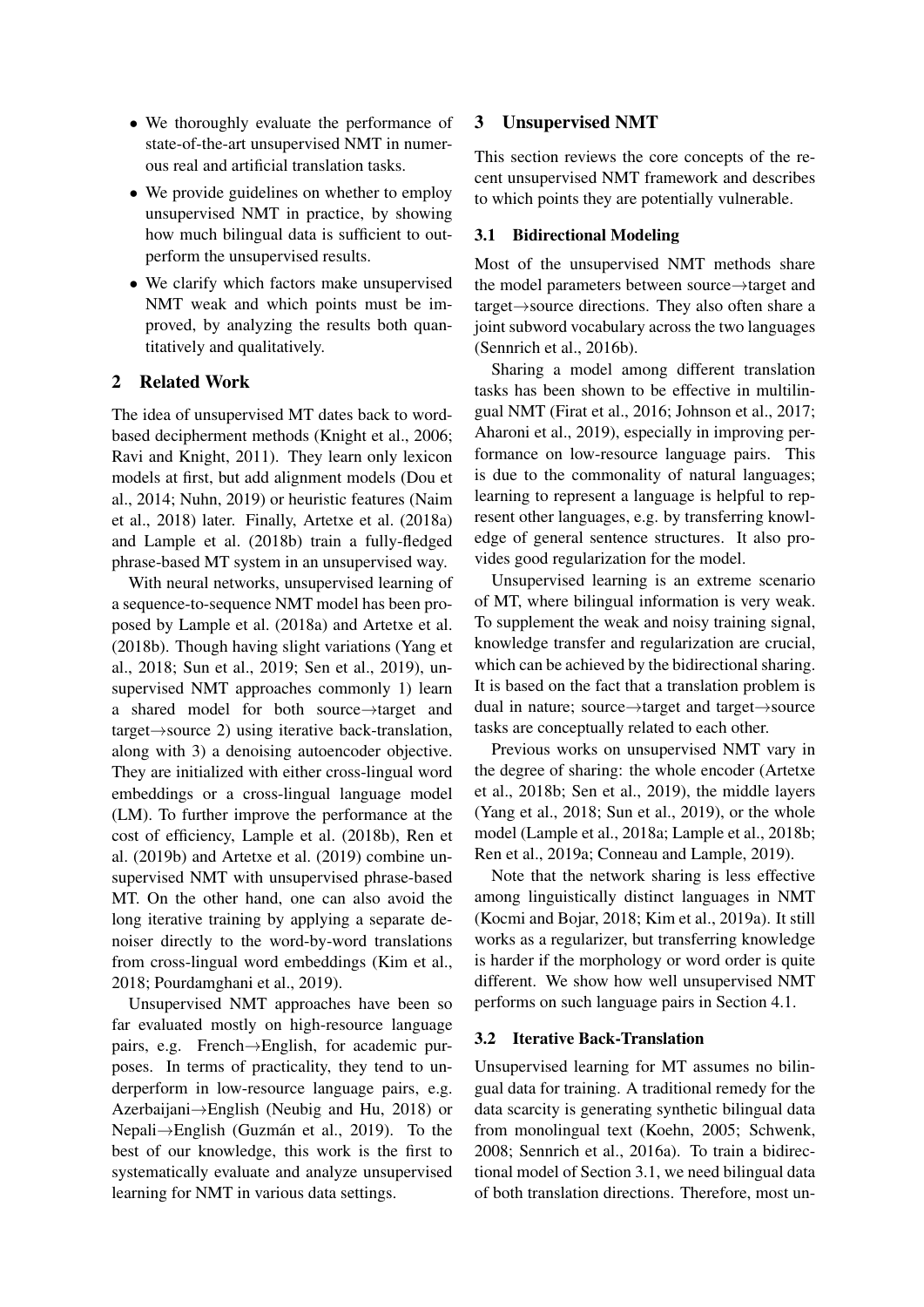supervised NMT methods back-translate in both directions, i.e. source and target monolingual data to target and source language, respectively.

In unsupervised learning, the synthetic data should be created not only once at the beginning but also repeatedly throughout the training. At the early stages of training, the model might be too weak to generate good translations. Hence, most methods update the training data as the model gets improved during training. The improved model for source→target direction back-translates source monolingual data, which improves the model for target→source direction, and vice versa. This cycle is called dual learning (He et al., 2016) or iterative back-translation (Hoang et al., 2018). Figure 1 shows the case when it is applied to a fully shared bidirectional model.



Figure 1: Iterative back-translation for training a bidirectional sequence-to-sequence model. The model first translates monolingual sentences (solid arrows), and then gets trained with the translation as the input and the original as the output (dashed arrows). This procedure alternates between (a) source→target and (**b**) target→source translations.

One can tune the amount of back-translations per iteration: a mini-batch (Artetxe et al., 2018b; Yang et al., 2018; Conneau and Lample, 2019; Ren et al., 2019a), the whole monolingual data (Lample et al., 2018a; Lample et al., 2018b; Sun et al., 2019), or some size in between (Artetxe et al., 2019; Ren et al., 2019b).

However, even if carefully scheduled, the iterative training cannot recover from a bad optimum if the initial model is too poor. Experiments in Section 4.5 highlight such cases.

# 3.3 Initialization

To kickstart the iterative training, the model should be able to generate meaningful translations already in the first iteration. We cannot expect the training to progress from a randomly initialized network and the synthetic data generated by it.

Cross-lingual embeddings give a good starting point for the model by defining a joint continuous space shared by multiple languages. Ideally, in such a space, close embedding vectors are semantically related to each other regardless of their languages; they can be possible candidates for translation pairs (Mikolov et al., 2013). It can be learned either in word level (Artetxe et al., 2017; Conneau et al., 2018) or in sentence level (Conneau and Lample, 2019) using only monolingual corpora.

In the word level, we can initialize the embedding layers with cross-lingual word embedding vectors (Artetxe et al., 2018b; Lample et al., 2018a; Yang et al., 2018; Lample et al., 2018b; Artetxe et al., 2019; Sun et al., 2019). On the other hand, the whole encoder/decoder parameters can be initialized with cross-lingual sequence training (Conneau and Lample, 2019; Ren et al., 2019a; Song et al., 2019).

Cross-lingual word embedding has limited performance among distant languages (Søgaard et al., 2018; Nakashole and Flauger, 2018) and so does cross-lingual LM (Pires et al., 2019). Section 4.5 shows the impact of a poor initialization.

#### 3.4 Denoising Autoencoder

Initializing the word embedding layers furnishes the model with cross-lingual matching in the lexical embedding space, but does not provide any information on word orders or generation of text. Cross-lingual LMs encode word sequences in different languages, but they are not explicitly trained to reorder source words to the target language syntax. Both ways do not initialize the crucial parameters for reordering: the encoder-decoder attention and the recurrence on decoder states.

As a result, an initial model for unsupervised NMT tends to generate word-by-word translations with little reordering, which are very non-fluent when source and target languages have distinct word orders. Training on such data discourages the model from reordering words, which might cause a vicious cycle by generating even less-reordered synthetic sentence pairs in the next iterations.

Accordingly, unsupervised NMT employs an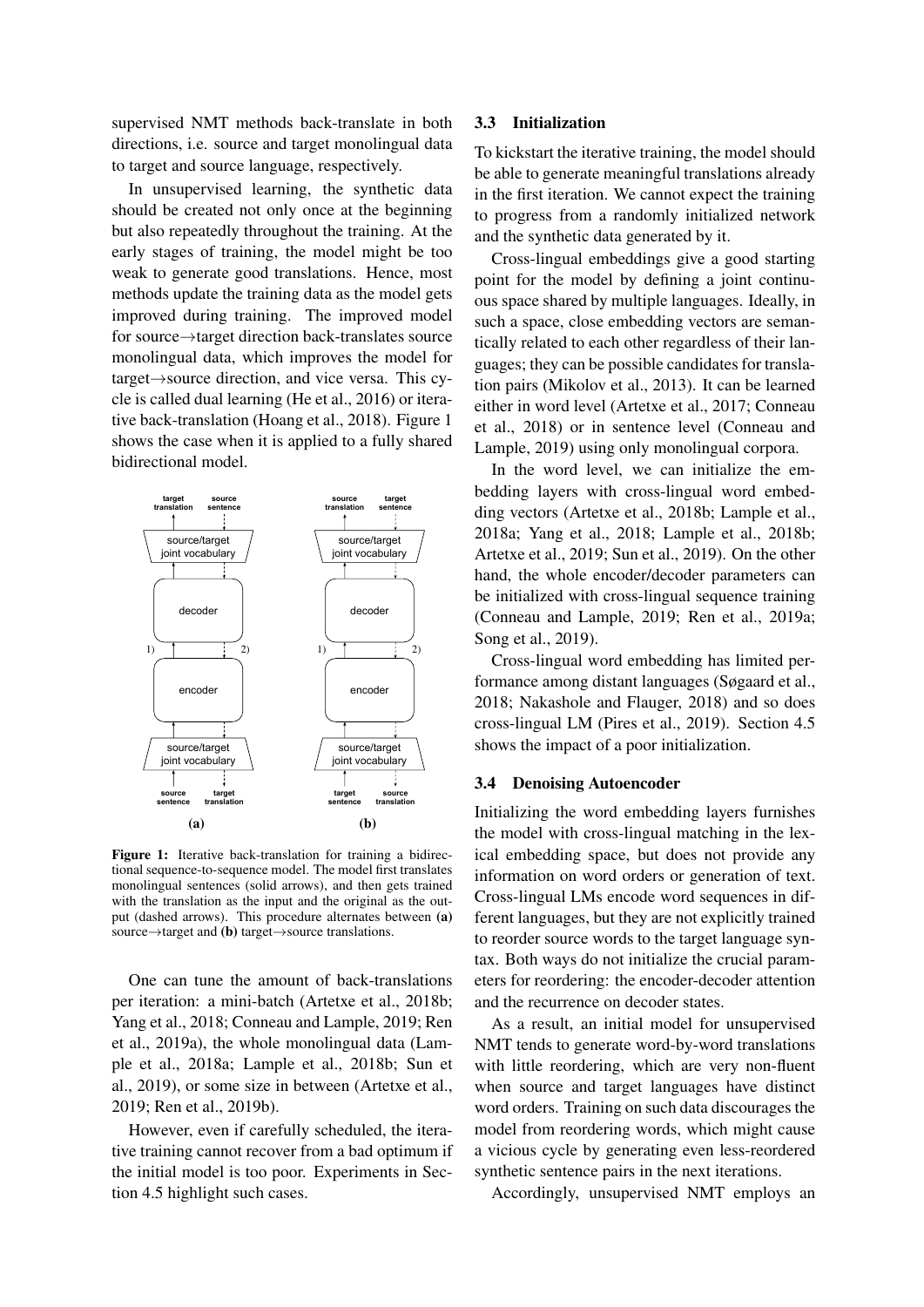|                                  |                           | de-en          |                | ru-en        |                | zh-en            |                 | kk-en        |                 | gu-en       |                |
|----------------------------------|---------------------------|----------------|----------------|--------------|----------------|------------------|-----------------|--------------|-----------------|-------------|----------------|
|                                  |                           | German         | English        | Russian      | English        | Chinese          | English         | Kazakh       | English         | Gujarati    | English        |
| Language family<br>Alphabet Size |                           | Germanic<br>60 | Germanic<br>52 | Slavic<br>66 | Germanic<br>52 | Sinitic<br>8.105 | Germanic<br>52  | Turkic<br>42 | Germanic<br>52  | Indic<br>91 | Germanic<br>52 |
| Monolingual                      | <b>Sentences</b><br>Words | 1.8B           | 100M<br>2.3B   | 1.1B         | 71.6M<br>2.0B  | 1.4B             | 30.8M<br>699M   | 278.5M       | 18.5M<br>421.5M | 121.5M      | 4.1M<br>93.8M  |
| Bilingual                        | Sentences<br>Words        | 137.4M         | 5.9M<br>144.9M | 618.6M       | 25.4M<br>790M  | 440.3M           | 18.9M<br>482.9M | 1.6M         | 222k<br>.9M     | 2.3M        | 156k<br>1.5M   |

Table 1: Training data statistics.

additional training objective of denoising autoencoding (Hill et al., 2016). Given a clean sentence, artificial noises are injected, e.g. deletion or permutation of words, to make a corrupted input. The denoising objective trains the model to reorder the noisy input to the correct syntax, which is essential for generating fluent outputs. This is done for each language individually with monolingual data, as shown in Figure 2.



Figure 2: Denoising autoencoder training for source or target language.

Once the model is sufficiently trained for denoising, it is helpful to remove the objective or reduce its weight (Graça et al., 2018). At the later stages of training, the model gets improved in reordering and translates better; learning to denoise might hurt the performance in clean test sets.

### 4 Experiments and Analysis

Data Our experiments were conducted on WMT 2018 German $\leftrightarrow$ English and Russian $\leftrightarrow$  English, WMT 2019 Chinese $\leftrightarrow$ English, Kazakh $\leftrightarrow$ English, and Gujarati $\leftrightarrow$ English (Table 1). We pre-

processed the data using the  $MOSES<sup>1</sup>$  tokenizer and a frequent caser. For Chinese, we used the JIEBA segmenter<sup>2</sup>. Lastly, byte pair encoding (BPE) (Sennrich et al., 2016b) was learned jointly over source and target languages with 32k merges and applied without vocabulary threshold.

Model We used 6-layer Transformer base architecture (Vaswani et al., 2017) by default: 512-dimension embedding/hidden layers, 2048 dimension feedforward sublayers, and 8 heads.

Decoding and Evaluation Decoding was done with beam size 5. We evaluated the test performance with SACREBLEU (Post, 2018).

**Unsupervised Learning** We ran  $XLM<sup>3</sup>$  by Conneau and Lample (2019) for the unsupervised experiments. The back-translations were done with beam search for each mini-batch of 16k tokens. The weight of the denoising objective started with 1 and linearly decreased to 0.1 until 100k updates, and then decreased to 0 until 300k updates.

The model's encoder and decoder were both initialized with the same pre-trained cross-lingual LM. We removed the language embeddings from the encoder for better cross-linguality (see Section 4.6). Unless otherwise specified, we used the same monolingual training data for both pre-training and translation training. For the pre-training, we set the batch size to 256 sentences (around 66k tokens).

Training was done with Adam (Kingma and Ba, 2014) with an initial learning rate of 0.0001, where dropout (Srivastava et al., 2014) of probability 0.1 was applied to each layer output and attention components. With a checkpoint frequency of 200k sentences, we stopped the training when the validation perplexity (pre-training) or BLEU (translation training) was not improved for ten check-

<sup>1</sup> http://www.statmt.org/moses

<sup>2</sup> https://github.com/fxsjy/jieba

<sup>3</sup> https://github.com/facebookresearch/XLM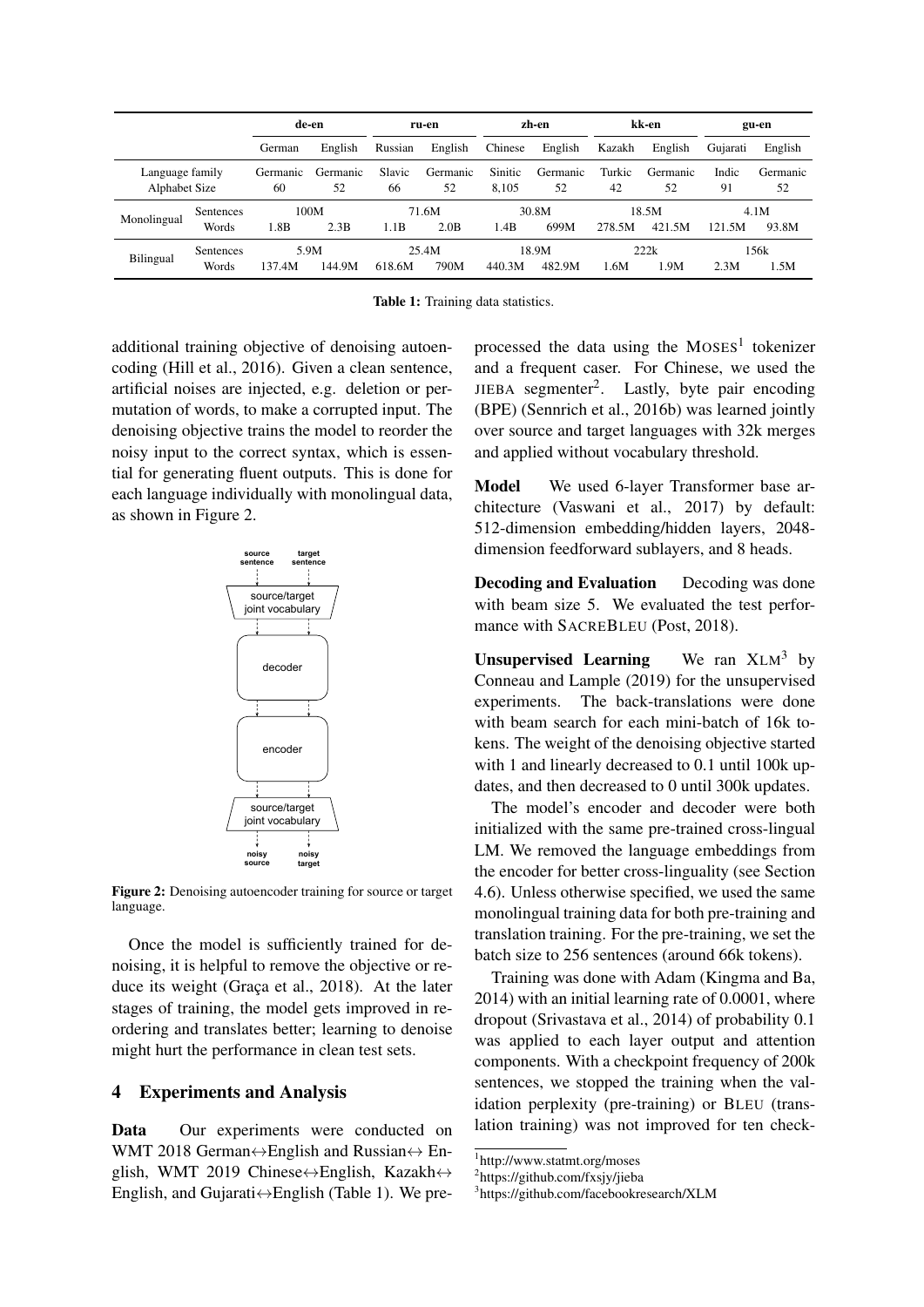|                 | BLEU $\lceil\% \rceil$ |      |      |      |      |      |                                                       |     |               |       |
|-----------------|------------------------|------|------|------|------|------|-------------------------------------------------------|-----|---------------|-------|
| Approach        |                        |      |      |      |      |      | de-en en-de ru-en en-ru zh-en en-zh kk-en en-kk gu-en |     |               | en-gu |
| Supervised      | 39.5                   | 39.1 | 29.1 | 24.7 | 26.2 | 39.6 | 10.3                                                  | 2.4 | 99            | 3.5   |
| Semi-supervised | 43.6                   | 41.0 | 30.8 | 28.8 | 25.9 | 42.7 | 12.5                                                  | 3.1 | 14.2          | 4.0   |
| Unsupervised    | 23.8                   | 20.2 | 12.0 | 9.4  | 1.5  | 2.5  | 2.0                                                   | 0.8 | $0.6^{\circ}$ | 0.6   |

Table 2: Comparison among supervised, semi-supervised, and unsupervised learning. All bilingual data was used for the (semi-)supervised results and all monolingual data was used for the unsupervised results (see Table 1). All results are computed on newstest2019 of each task, except for de-en/en-de and ru-en/en-ru on newstest2018.

points. We extensively tuned the hyperparameters for a single GPU with 12GB memory, which is widely applicable to moderate industrial/academic environments. All other hyperparameter values follow the recommended settings of XLM.

Supervised Learning Supervised experiments used the same hyperparameters as the unsupervised learning, except 12k tokens for the batch size, 0.0002 for the initial learning rate, and 10k batches for each checkpoint.

If the bilingual training data contains less than 500k sentence pairs, we reduced the BPE merges to 8k, the batch size to 2k, and the checkpoint frequency to 4k batches; we also increased the dropout rate to 0.3 (Sennrich and Zhang, 2019).

Semi-supervised Learning Semi-supervised experiments continued the training from the supervised baseline with back-translations added to the training data. We used 4M back-translated sentences for the low-resource cases, i.e. if the original bilingual data has less than 500k lines, and 10M back-translated sentences otherwise.

#### 4.1 Unsupervised vs. (Semi-)Supervised

We first address the most general question of this paper: For NMT, can unsupervised learning replace semi-supervised or supervised learning? Table 2 compares the unsupervised performance to simple supervised and semi-supervised baselines.

In all tasks, unsupervised learning shows much worse performance than (semi-)supervised learning. It produces readable translations in two high-resource language pairs (German↔English and Russian $\leftrightarrow$ English), but their scores are only around half of the semi-supervised systems. In other three language pairs, unsupervised NMT fails to converge at any meaningful optimum, reaching less than 3% BLEU scores. Note that, in these three tasks, source and target languages are very different in the alphabet, morphology, and





Figure 3: Supervised and semi-supervised learning over bilingual training data size. Unsupervised learning (horizontal line) uses all monolingual data of Table 1.

word order, etc. The results in Kazakh↔English and Gujarati $\leftrightarrow$ English show that the current unsupervised NMT cannot be an alternative to (semi- )supervised NMT in low-resource conditions.

To discover the precise condition where the unsupervised learning is useful in practice, we vary the size of the given bilingual training data for (semi-)supervised learning and plot the results in Figure 3. Once we have 50k bilingual sentence pairs in German↔English, simple semisupervised learning already outperforms unsupervised learning with 100M monolingual sentences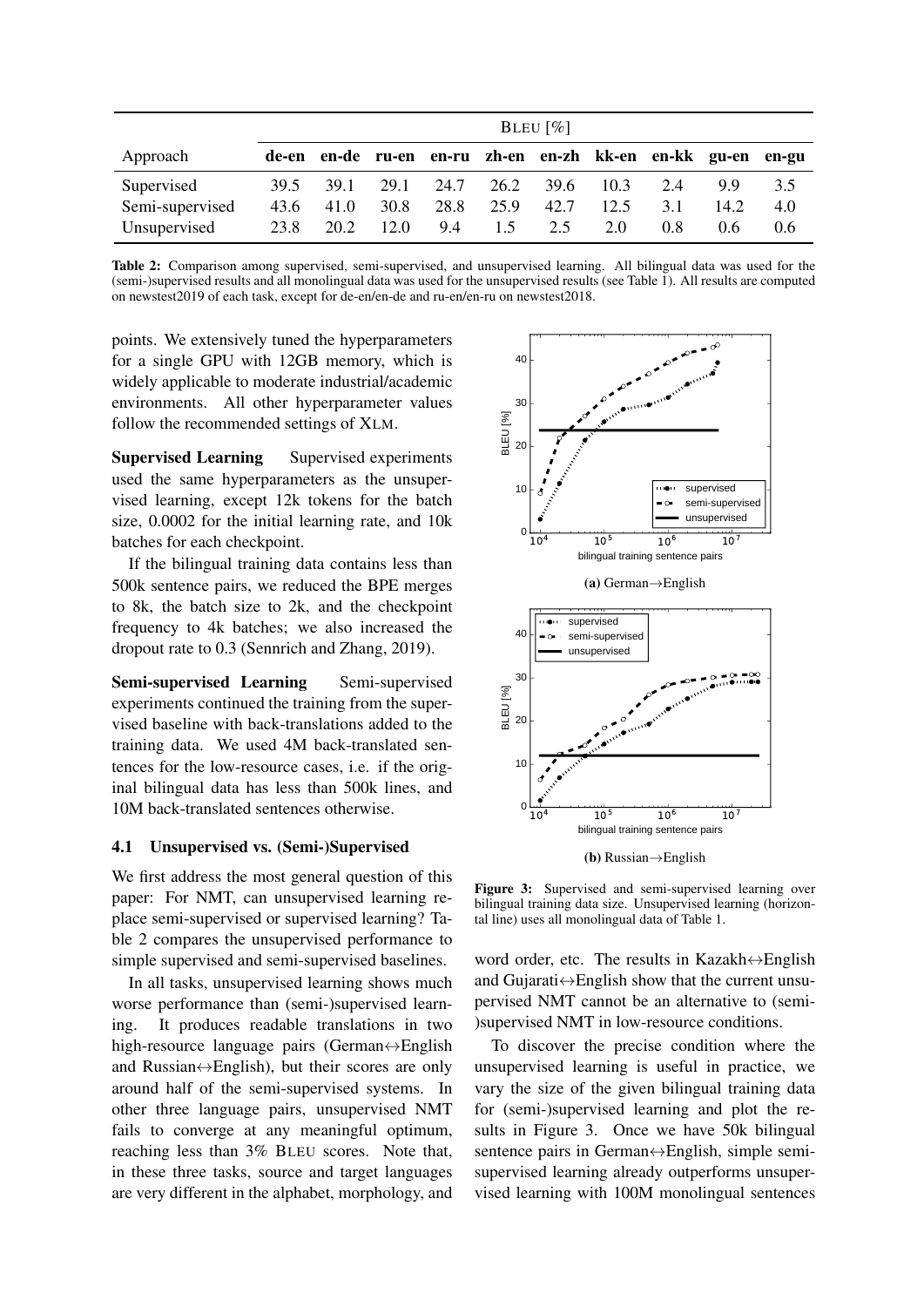in each language. Even without back-translations (supervised), 100k-sentence bilingual data is sufficient to surpass unsupervised NMT.

In the Russian $\leftrightarrow$ English task, the unsupervised learning performance can be more easily achieved with only 20k bilingual sentence pairs using semisupervised learning. This might be due to that Russian and English are more distant to each other than German and English, thus bilingual training signal is more crucial for Russian $\leftrightarrow$ English.

Note that for these two language pairs, the bilingual data for supervised learning are from many different text domains, whereas the monolingual data are from exactly the same domain of the test sets. Even with such an advantage, the large-scale unsupervised NMT cannot compete with supervised NMT with tiny out-of-domain bilingual data.

#### 4.2 Monolingual Data Size

In this section, we analyze how much monolingual data is necessary to make unsupervised NMT produce reasonable performance. Figure 4 shows the unsupervised results with different amounts of monolingual training data. We keep the equal size for source and target data, and the domain is also the same for both (web-crawled news).



Figure 4: Unsupervised NMT performance over the size of monolingual training data, where source and target sides have the same size.

For German→English, training with only 1M sentences already gives a reasonable performance, which is only around 2% BLEU behind the 100Msentence case. The performance starts to saturate already after 5M sentences, with only marginal improvements by using more than 20M sentences. We observe a similar trend in Russian→English.

This shows that, for the performance of unsupervised NMT, using a massive amount of monolingual data is not as important as the similarity of source and target languages. Comparing to supervised learning (see Figure 3), the performance saturates faster when increasing the training data, given the same model size.

### 4.3 Unbalanced Data Size

What if the size of available monolingual data is largely different for source and target languages? This is often the case for low-resource language pairs involving English, where there is plenty of data for English but not for the other side.

Our experiments so far intentionally use the same number of sentences for both sides. In Figure 5, we reduced the source data gradually while keeping the large target data fixed. To counteract the data imbalance, we oversampled the smaller side to make the ratio of source-target 1:1 for BPE learning and mini-batch construction (Conneau and Lample, 2019). We compare such unbalanced data settings to the previous equal-sized source/target settings.



Figure 5: Unsupervised NMT performance over source training data size, where the target training data is fixed to 20M sentences (dashed line). Solid line is the case where the target data has the same number of sentences as the source side.

Interestingly, when we decrease the target data accordingly (balanced, solid line), the performance is similar or sometimes better than using the full target data (unbalanced, dashed line). This means that it is not beneficial to use oversized data on one side in unsupervised NMT training.

If the data is severely unbalanced, the distribution of the smaller side should be much sparser than that of the larger side. The network tries to generalize more on the smaller data, reserving the model capacity for smoothing (Olson et al., 2018). Thus it learns to represent a very different distribution of each side, which is challenging in a shared model (Section 3.1). This could be the reason for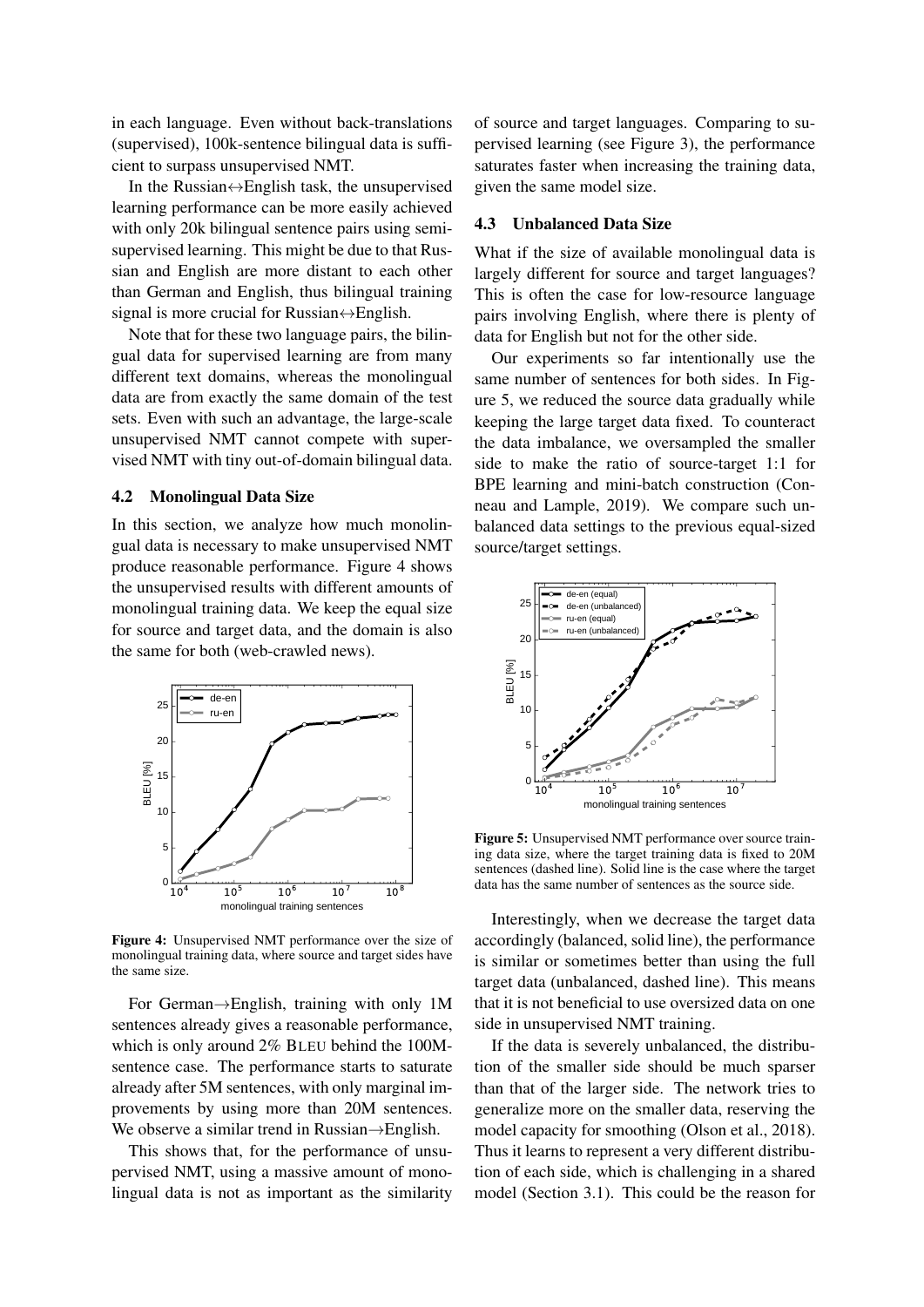no merit in using larger data on one side.

#### 4.4 Domain Similarity

In high-resource language pairs, it is feasible to collect monolingual data of the same domain on both source and target languages. However, for low-resource language pairs, it is difficult to match the data domain of both sides on a large scale. For example, our monolingual data for Kazakh is mostly from Wikipedia and Common Crawl, while the English data is solely from News Crawl. In this section, we study how the domain similarity of monolingual data on the two sides affects the performance of unsupervised NMT.

In Table 3, we artificially change the domain of the source side to politics (UN Corpus<sup>4</sup>) or random (Common Crawl), while keeping the target domain fixed to newswire (News Crawl). The results show that the domain matching is critical for unsupervised NMT. For instance, although German and English are very similar languages, we see the performance of German↔English deteriorate down to -11.8% BLEU by the domain mismatch.

| Domain   | Domain          | BLEU $\lceil\% \rceil$ |      |             |       |  |  |
|----------|-----------------|------------------------|------|-------------|-------|--|--|
| (en)     | (de/ru)         | de-en                  |      | en-de ru-en | en-ru |  |  |
|          | Newswire        | 23.3                   | 19.9 | 11.9        | 9.3   |  |  |
| Newswire | <b>Politics</b> | 11.5                   | 12.2 | 23          | 2.5   |  |  |
|          | Random          | 184                    | 164  | 69          | 61    |  |  |

Table 3: Unsupervised NMT performance where source and target training data are from different domains. The data size on both sides is the same (20M sentences).

Table 4 shows a more delicate case where we keep the same domain for both sides (newswire) but change the providers and years of the news articles. Our monolingual data for Chinese (Table 1) consist mainly of News Crawl (from years 2008-2018) and Gigaword 4th edition (from years 1995-2008). We split out the News Crawl part (1.7M sentences) and trained an unsupervised NMT model with the same amount of English monolingual data (from News Crawl 2014-2017). Surprisingly, this experiment yields much better results than using all available data. Even if the size is small, the source and target data are collected in the same way (web-crawling) from similar years (2010s), which seems to be crucial for unsupervised NMT to work.

On the other hand, when using the Gigaword part (28.6M sentences) on Chinese, unsupervised

| Years     | Years     | #sents |     | $BLEU$ $\lceil \% \rceil$ |  |  |
|-----------|-----------|--------|-----|---------------------------|--|--|
| (en)      | (zh)      | (enzh) |     | zh-en en-zh               |  |  |
| 2014-2017 | 2008-2018 | 1.7M   | 5.4 | 15.1                      |  |  |
|           | 1995-2008 | 28.6M  | 1.5 | 19                        |  |  |

Table 4: Unsupervised NMT performance where source and target training data are from the same domain (newswire) but different years.

learning again does not function properly. Now the source and target text are from different decades; the distribution of topics might be different. Also, the Gigaword corpus is from traditional newspaper agencies which can have a different tone from the online text of News Crawl. Despite the large scale, unsupervised NMT proves to be sensitive to a subtle discrepancy of topic, style, period, etc. between source and target data.

These results agree with Søgaard et al. (2018) who show that modern cross-lingual word embedding methods fail in domain mismatch scenarios.

### 4.5 Initialization vs. Translation Training

Thus far, we have seen a number of cases where unsupervised NMT breaks down. But which part of the learning algorithm is more responsible for the performance: initialization (Section 3.3) or translation training (Section 3.2 and 3.4)?

In Figure 6, we control the level of each of the two training stages and analyze its impact on the final performance. We pre-trained two crosslingual LMs as initializations of different quality: bad (using 10k sentences) and good (using 20M sentences). For each initial point, we continued the translation training with different amounts of data from 10k to 20M sentences.



Figure 6: Unsupervised NMT performance over the training data size for translation training, where the pre-training data for initialization is fixed (10k or 20M sentences).

From the bad initialization, unsupervised learning cannot build a reasonable NMT model, no mat-

<sup>4</sup> https://conferences.unite.un.org/uncorpus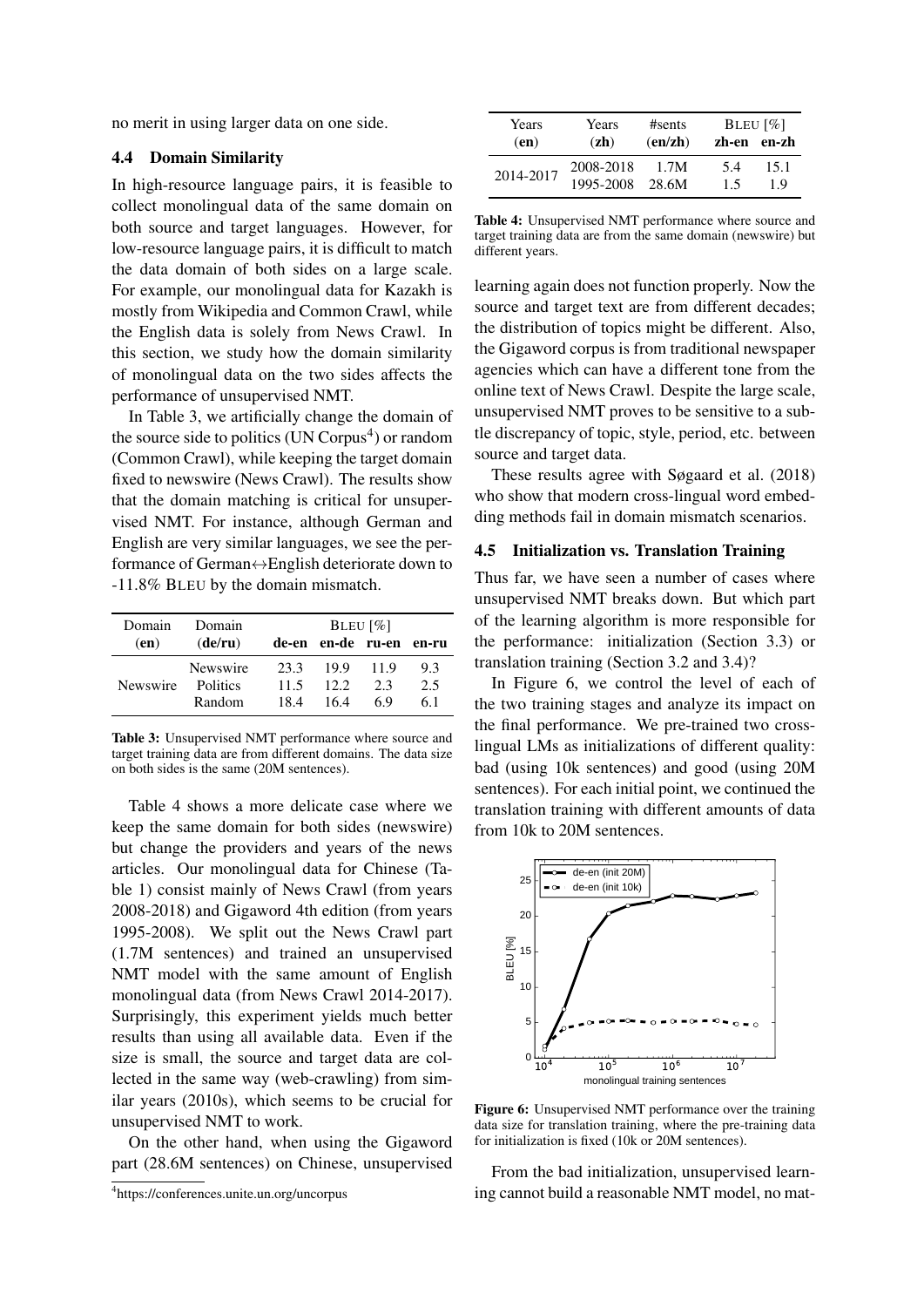| Task  | BLEU $[\%]$ | Source input                                                                                      | System output                                                                                       | Reference output                                                                                              |  |
|-------|-------------|---------------------------------------------------------------------------------------------------|-----------------------------------------------------------------------------------------------------|---------------------------------------------------------------------------------------------------------------|--|
| de-en | 23.8        | Seit der ersten Besichtigung wurde die<br>$1.000$ Quadratfuß große                                | Since the first Besichtigung, the $3,000$<br>square fueled                                          | Since the first viewing, the 1,000sq<br>ft flat has                                                           |  |
|       | 10.4        | München 1856: Vier Karten, die Ihren<br>Blick auf die Stadt verändern                             | <i>Austrailia</i> 1856: <i>Eight</i> things that can<br>keep your way to the $UK$                   | Munich 1856: Four maps that will<br>change your view of the city                                              |  |
| ru-en | 12.0        | В ходе первоочередных оператив-<br>но-следственных мероприятий ус-<br>тановлена личность роженицы | The первоочередных оператив-<br>но-следственных мероприятий<br>have been established by the dolphin | The identity of the mother was de-<br>termined during preliminary inves-<br>tigative and operational measures |  |
| zh-en | 1.5         | 调整要兼顾生产需要和消费需求。                                                                                   | 调整要兼顾生产需要 and 消费需<br>求.                                                                             | adjustment must balance produc-<br>tion needs with consumer demands.                                          |  |

Table 5: Problematic translation outputs from unsupervised NMT systems (input copying, *ambiguity in the same context*).

ter how much data is used in translation training. When the initial model is strong, it is possible to reach 20% BLEU by translation training with only 100k sentences. Using 1M sentences in translation training, the performance is already comparable to its best. Once the model is pre-trained well for cross-lingual representations, fine-tuning the translation-specific components seems manageable with relatively small data.

This demonstrates the importance of initialization over translation training in the current unsupervised NMT. Translation training relies solely on model-generated inputs, i.e. back-translations, which do not reflect the true distribution of the input language when generated with a poor initial model. On Figure 7, we plot all German→English unsupervised results we conducted up to the previous section. It shows that the final performance generally correlates with the initialization quality.



Figure 7: Unsupervised NMT performance over the validation perplexity of the initial cross-lingual LM (de-en).

#### 4.6 Qualitative Examples

In this section, we analyze translation outputs of unsupervised systems to find out why they record such low BLEU scores. Do unsupervised systems have particular problems in the outputs other than limited adequacy/fluency?

Table 5 shows translation examples from the unsupervised systems. The first notable problem is copying input words to the output. This happens when the encoder has poor cross-linguality, i.e. does not concurrently model two languages well in a shared space. The decoder then can easily detect the input language by reading the encoder and may emit output words in the same language.

A good cross-lingual encoder should not give away information on the input language to the decoder. The decoder must instead rely on the ouptut language embeddings or an indicator token (e.g. <2en>) to determine the language of output tokens. As a simple remedy, we removed the language embeddings from the encoder and obtained consistent improvements, e.g. from 4.3% to 11.9% BLEU in Russian→English. However, the problem still remains partly even in our best-performing unsupervised system (the first example).

The copying occurs more often in inferior systems (the last example), where the poor initial cross-lingual LM is the main reason for the worse performance (Section 4.5). Note that the autoencoding (Section 3.4) also encourages the model to generate outputs in the input language. We provide more in-depth insights on the copying phenomenon in the appendix (Section A).

Another problem is that the model cannot distinguish words that appear in the same context. In the second example, the model knows that *Vier* in German (*Four* in English) is a number, but it generates a wrong number in English (*Eight*). The initial LM is trained to predict either *Four* or *Eight* given the same surrounding words (e.g. 1856, things) and has no clue to map *Four* to *Vier*.

The model cannot learn these mappings by itself with back-translations. This problem can be partly solved by subword modeling (Bojanowski et al., 2017) or orthographic features (Riley and Gildea,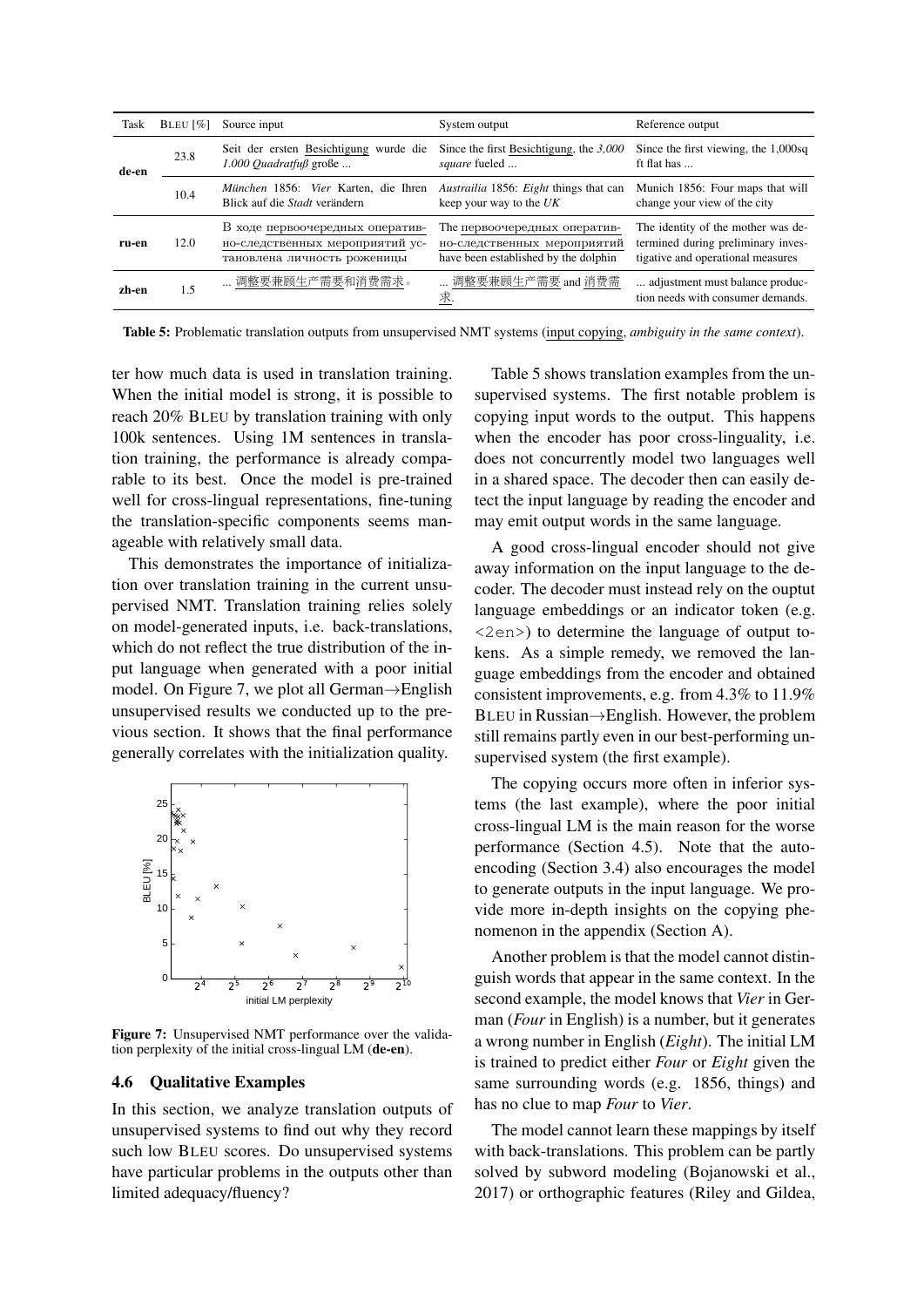2018; Artetxe et al., 2019), which are however not effective for language pairs with disjoint alphabets.

#### 5 Conclusion and Outlook

In this paper, we examine the state-of-the-art unsupervised NMT in a wide range of tasks and data settings. We find that the performance of unsupervised NMT is seriously affected by these factors:

- Linguistic similarity of source and target languages
- Domain similarity of training data between source and target languages

It is very hard to fulfill these in low-/zero-resource language pairs, which makes the current unsupervised NMT useless in practice. We also find that the performance is not improved by using massive monolingual data on one or both sides.

In practice, a simple, non-tuned semi-supervised baseline with only less than 50k bilingual sentence pairs is sufficient to outperform our best large-scale unsupervised system. At this moment, we cannot recommend unsupervised learning for building MT products if there are at least small bilingual data.

For the cases where there is no bilingual data available at all, we plan to systematically compare the unsupervised NMT to pivot-based methods (Kim et al., 2019b; Currey and Heafield, 2019) or multilingual zero-shot translation (Johnson et al., 2017; Aharoni et al., 2019).

To make unsupervised NMT useful in the future, we suggest the following research directions:

Language-/Domain-agnostic LM We show in Section 4.5 that the initial cross-lingual LM actually determines the performance of unsupervised NMT. In Section 4.6, we argue that the poor performance is due to input copying, for which we blame a poor cross-lingual LM. The LM pre-training must therefore handle dissimilar languages and domains equally well. This might be done by careful data selection or better regularization methods.

Robust Translation Training On the other hand, the current unsupervised NMT lacks a mechanism to bootstrap out of a poor initialization. Inspired by classical decipherment methods (Section 2), we might devalue noisy training examples or artificially simplify the problem first.

### References

- Aharoni, Roee, Melvin Johnson, and Orhan Firat. 2019. Massively multilingual neural machine translation. In *NAACL-HLT*, pages 3874–3884.
- Al-Onaizan, Yaser, Ulrich Germann, Ulf Hermjakob, Kevin Knight, Philipp Koehn, Daniel Marcu, and Kenji Yamada. 2002. Translation with scarce bilingual resources. *Machine Translation*, 17(1):1–17.
- Artetxe, Mikel, Gorka Labaka, and Eneko Agirre. 2017. Learning bilingual word embeddings with (almost) no bilingual data. In *ACL*, pages 451–462.
- Artetxe, Mikel, Gorka Labaka, and Eneko Agirre. 2018a. Unsupervised statistical machine translation. In *EMNLP*, page 3632–3642.
- Artetxe, Mikel, Gorka Labaka, Eneko Agirre, and Kyunghyun Cho. 2018b. Unsupervised neural machine translation. In *ICLR*.
- Artetxe, Mikel, Gorka Labaka, and Eneko Agirre. 2019. An effective approach to unsupervised machine translation. In *ACL*, pages 194–203.
- Bahdanau, Dzmitry, Kyunghyun Cho, and Yoshua Bengio. 2015. Neural machine translation by jointly learning to align and translate. In *ICLR*.
- Bojanowski, Piotr, Edouard Grave, Armand Joulin, and Tomas Mikolov. 2017. Enriching word vectors with subword information. *TACL*, 5:135–146.
- Chu, Chenhui and Rui Wang. 2018. A survey of domain adaptation for neural machine translation. In *COLING*, pages 1304–1319.
- Conneau, Alexis and Guillaume Lample. 2019. Crosslingual language model pretraining. In *NeurIPS*, pages 7057–7067.
- Conneau, Alexis, Guillaume Lample, Marc'Aurelio Ranzato, Ludovic Denoyer, and Hervé Jégou. 2018. Word translation without parallel data. In *ICLR*.
- Currey, Anna and Kenneth Heafield. 2019. Zeroresource neural machine translation with monolingual pivot data. In *WNGT*, pages 99–107.
- Dou, Qing, Ashish Vaswani, and Kevin Knight. 2014. Beyond parallel data: Joint word alignment and decipherment improves machine translation. In *EMNLP*, pages 557–565.
- Firat, Orhan, Kyunghyun Cho, and Yoshua Bengio. 2016. Multi-way, multilingual neural machine translation with a shared attention mechanism. In *NAACL-HLT*, pages 866–875.
- Graça, Miguel, Yunsu Kim, Julian Schamper, Jiahui Geng, and Hermann Ney. 2018. The RWTH aachen university English-German and German-English unsupervised neural machine translation systems for WMT 2018. In *WMT*.
- Guzmán, Francisco, Peng-Jen Chen, Myle Ott, Juan Pino, Guillaume Lample, Philipp Koehn, Vishrav Chaudhary, and Marc'Aurelio Ranzato. 2019. The FLORES evaluation datasets for low-resource machine translation: Nepali–English and Sinhala– English. In *EMNLP-IJCNLP*, pages 6097–6110.
- He, Di, Yingce Xia, Tao Qin, Liwei Wang, Nenghai Yu, Tie-Yan Liu, and Wei-Ying Ma. 2016. Dual learning for machine translation. In *NIPS*, pages 820–828.
- Hill, Felix, Kyunghyun Cho, and Anna Korhonen. 2016. Learning distributed representations of sentences from unlabelled data. In *NAACL-HLT*, pages 1367–1377.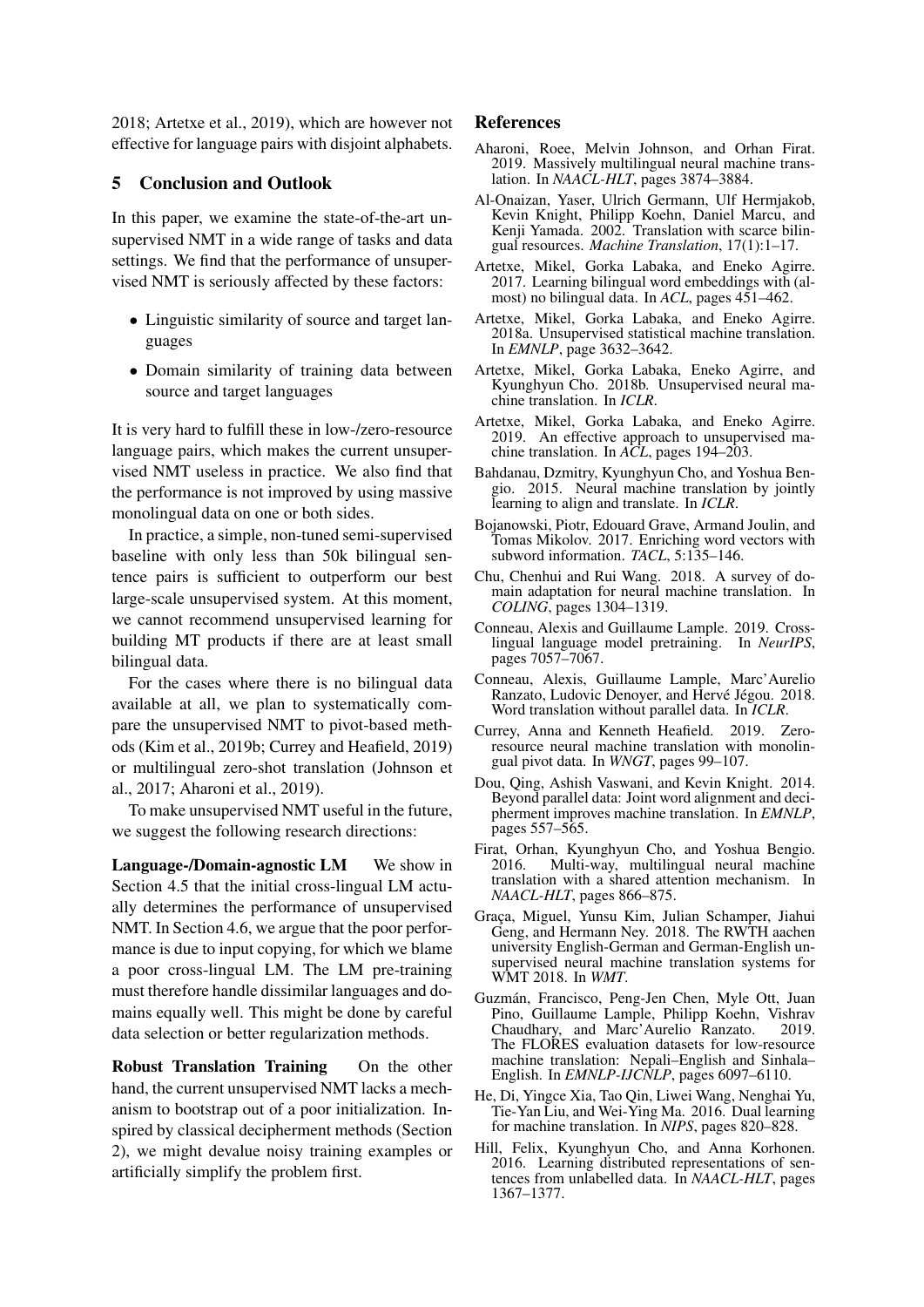- Hoang, Vu Cong Duy, Philipp Koehn, Gholamreza Haffari, and Trevor Cohn. 2018. Iterative backtranslation for neural machine translation. In *WNGT*, pages 18–24.
- Johnson, Melvin, Mike Schuster, Quoc V Le, Maxim Krikun, Yonghui Wu, Zhifeng Chen, Nikhil Thorat, Fernanda Viégas, Martin Wattenberg, Greg Corrado, et al. 2017. Google's multilingual neural machine translation system: Enabling zero-shot translation. *TACL*, 5(1):339–351.
- Kim, Yunsu, Jiahui Geng, and Hermann Ney. 2018. Improving unsupervised word-by-word translation with language model and denoising autoencoder. In *EMNLP*, pages 862–868.
- Kim, Yunsu, Yingbo Gao, and Hermann Ney. 2019a. Effective cross-lingual transfer of neural machine translation models without shared vocabularies. In *ACL*, pages 1246–1257.
- Kim, Yunsu, Petre Petrov, Pavel Petrushkov, Shahram Khadivi, and Hermann Ney. 2019b. Pivot-based transfer learning for neural machine translation between non-English languages. In *EMNLP-IJCNLP*, pages 866–876.
- Kingma, Diederik P and Jimmy Ba. 2014. Adam: A method for stochastic optimization.
- Knight, Kevin, Anish Nair, Nishit Rathod, and Kenji Yamada. 2006. Unsupervised analysis for decipherment problems. In *COLING/ACL*, pages 499–506.
- Kocmi, Tom and Ondřej Bojar. 2018. Trivial transfer learning for low-resource neural machine translation. In *WMT*, pages 244–252.
- Koehn, Philipp and Rebecca Knowles. 2017. Six challenges for neural machine translation. In *WNMT*, pages 28–39.
- Koehn, Philipp. 2005. Europarl: A parallel corpus for statistical machine translation. In *MT Summit*, pages 79–86.
- Lample, Guillaume, Ludovic Denoyer, and Marc'Aurelio Ranzato. 2018a. Unsupervised machine translation using monolingual corpora only. In *ICLR*.
- Lample, Guillaume, Myle Ott, Alexis Conneau, Ludovic Denoyer, and Marc'Aurelio Ranzato. 2018b. Phrase-based & neural unsupervised machine translation. In *EMNLP*, pages 5039–5049.
- Liu, Yinhan, Jiatao Gu, Naman Goyal, Xian Li, Sergey Edunov, Marjan Ghazvininejad, Mike Lewis, and Luke Zettlemoyer. 2020. Multilingual denoising pre-training for neural machine translation.
- Mikolov, Tomas, Kai Chen, Greg Corrado, and Jeffrey Dean. 2013. Efficient estimation of word representations in vector space.
- Naim, Iftekhar, Parker Riley, and Daniel Gildea. 2018. Feature-based decipherment for machine translation. *Computational Linguistics*, 44(3):525–546.
- Nakashole, Ndapandula and Raphael Flauger. 2018. Characterizing departures from linearity in word translation. In *ACL*, pages 221–227.
- Neubig, Graham and Junjie Hu. 2018. Rapid adaptation of neural machine translation to new languages. In *EMNLP*, pages 875–880.
- Nuhn, Malte. 2019. *Unsupervised Training with Applications in Natural Language Processing*. Ph.D. thesis, Computer Science Department, RWTH Aachen University.
- Olson, Matthew, Abraham Wyner, and Richard Berk. 2018. Modern neural networks generalize on small data sets. In *NIPS*, pages 3619–3628.
- Pires, Telmo, Eva Schlinger, and Dan Garrette. 2019. How multilingual is multilingual bert? In *ACL*, pages 4996–5001.
- Post, Matt. 2018. A call for clarity in reporting bleu scores. In *WMT*, pages 186–191.
- Pourdamghani, Nima, Nada Aldarrab, Marjan Ghazvininejad, Kevin Knight, and Jonathan May. 2019. Translating translationese: A two-step approach to unsupervised machine translation. In *ACL*, pages 3057–3062.
- Ravi, Sujith and Kevin Knight. 2011. Deciphering foreign language. In *ACL*, pages 12–21.
- Ren, Shuo, Yu Wu, Shujie Liu, Ming Zhou, and Shuai Ma. 2019a. Explicit cross-lingual pre-training for unsupervised machine translation. In *EMNLP-IJCNLP*, pages 770–779.
- Ren, Shuo, Zhirui Zhang, Shujie Liu, Ming Zhou, and Shuai Ma. 2019b. Unsupervised neural machine translation with smt as posterior regularization.
- Resnik, Philip and Noah A. Smith. 2003. The web as a parallel corpus. *Computational Linguistics*, 29(3):349–380.
- Riley, Parker and Daniel Gildea. 2018. Orthographic features for bilingual lexicon induction. In *ACL*, pages 390–394.
- Schwenk, Holger. 2008. Investigations on largescale lightly-supervised training for statistical machine translation. In *IWSLT*.
- Sen, Sukanta, Kamal Kumar Gupta, Asif Ekbal, and Pushpak Bhattacharyya. 2019. Multilingual unsupervised NMT using shared encoder and languagespecific decoders. In *ACL*, pages 3083–3089.
- Sennrich, Rico and Biao Zhang. 2019. Revisiting lowresource neural machine translation: A case study. In *ACL*, pages 211–221.
- Sennrich, Rico, Barry Haddow, and Alexandra Birch. 2016a. Improving neural machine translation models with monolingual data. In *ACL*, pages 86–96.
- Sennrich, Rico, Barry Haddow, and Alexandra Birch. 2016b. Neural machine translation of rare words with subword units. In *ACL*, pages 1715–1725.
- Søgaard, Anders, Sebastian Ruder, and Ivan Vulić. 2018. On the limitations of unsupervised bilingual dictionary induction. In *ACL*, pages 778–788.
- Song, Kaitao, Xu Tan, Tao Qin, Jianfeng Lu, and Tie-Yan Liu. 2019. Mass: Masked sequence to sequence pre-training for language generation. In *ICML*, pages 5926–5936.
- Srivastava, Nitish, Geoffrey Hinton, Alex Krizhevsky, Ilya Sutskever, and Ruslan Salakhutdinov. 2014. Dropout: a simple way to prevent neural networks from overfitting. *The journal of machine learning research*, 15(1):1929–1958.